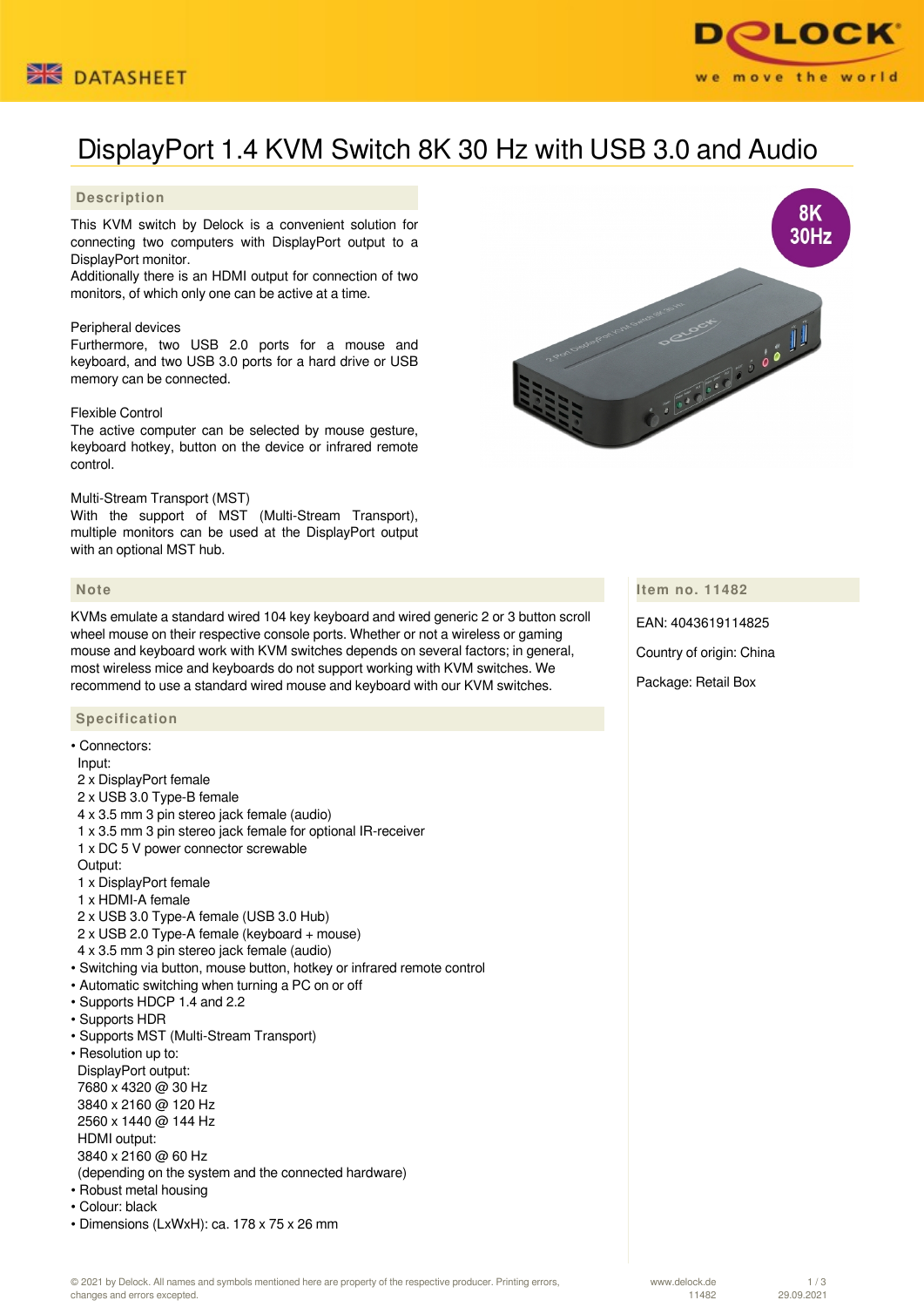



# **Power supply specification**

- Wall power supply
- Input: AC 100 ~ 240 V / 50 ~ 60 Hz / 0.6 A
- Output: 5 V / 3 A
- Ground outside, plus inside
- Dimensions: inside: ø ca. 2.1 mm outside: ø ca. 5.5 mm

#### **System requirements**

- PC with DisplayPort female + USB Type-A female
- Monitor or TV with DisplayPort or HDMI interface
- Connection cables

# **Package content**

- KVM switch with USB and audio
- Remote control
- 2 x cable USB 3.0 A male to USB 3.0 B male, length ca. 1.0 m
- External power supply
- Mounting brackets and screws
- User manual

# **Images**